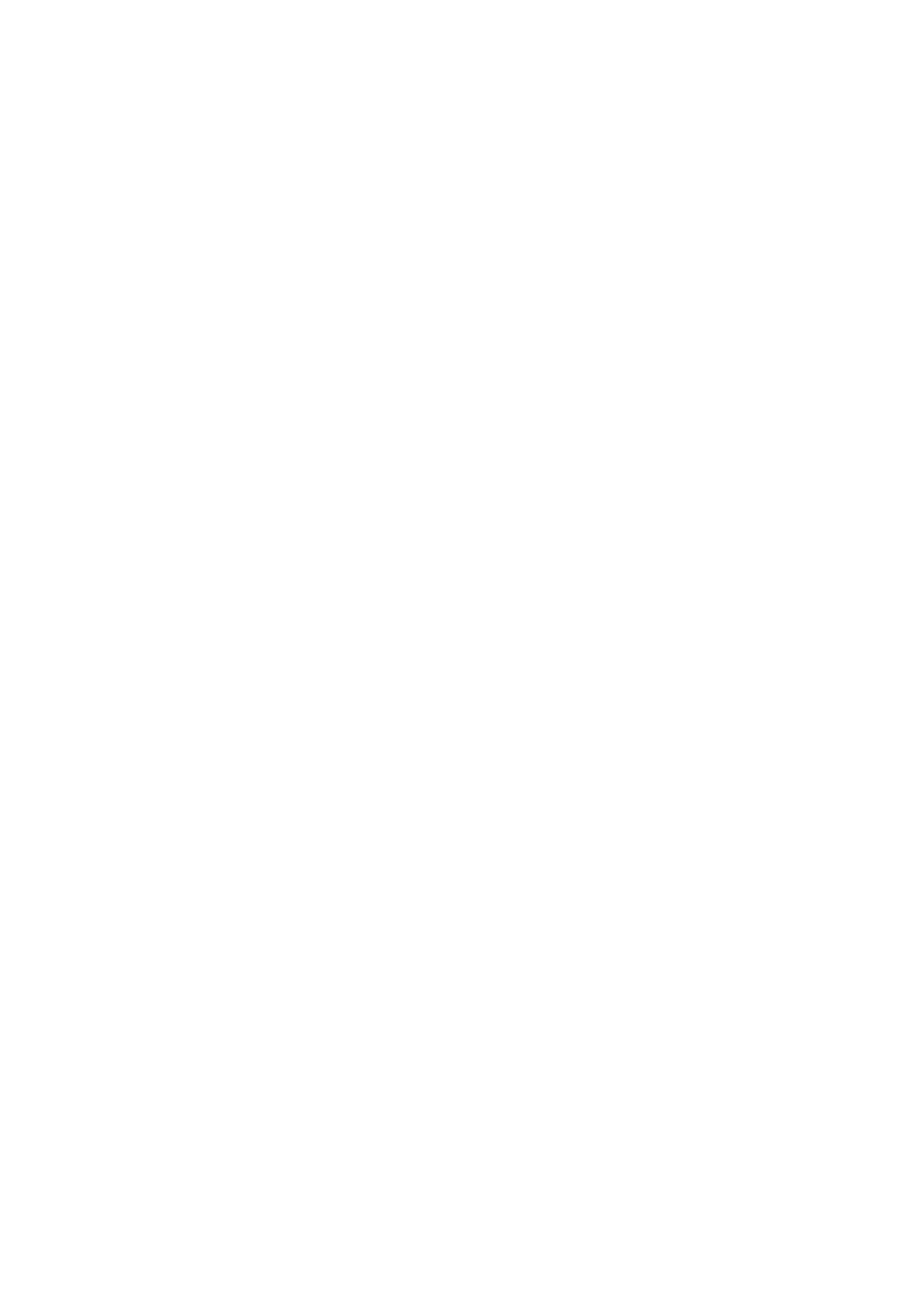

# Developing the Partnership Between WDCS and CMS

WDCS is an international non-governmental organization with substantial resource and expertise in the area of cetacean conservation. Our activities span more than 25 countries around the world. Our expertise crosses the spectrum from cetacean conservation science and field research, to the development of habitat protection models and policy implementation, to political and legal capabilities covering a wide range of cetacean conservation and protection issues.

WDCS is also one of the leading world-wide funders of non-invasive cetacean conservation research. We work closely with recognized cetacean science experts, and are very interested to direct significant energy into field research that serves the needs of CMS, its cetacean conservation Agreements and Memorandum of Understanding (MoU).

During the 8th CMS Conference of the Parties, WDCS and the CMS Secretariat will sign a formal Partnership Agreement which includes the development a Joint Work Programme to contribute to the CMS Strategic Plan 2006-2011.

Our intent in entering this Partnership is to build conservation initiatives around the ecological needs of cetaceans. We wish to develop a recognised 'migratory range approach' to conservation to:

- address the multiple, cumulative and synergistic impacts faced by these species;
- effectively protect habitat critical to their survival, including areas that are regularly used for feeding (including hunting), breeding (all aspects of courtship) and raising young, as well as areas used for socialization and communication; and
- weave a fabric of broader conservation measures across many jurisdictions, coordinating local, regional and international efforts to maximize the marine conservation outcomes for all concerned.

As part of the Partnership Agreement WDCS is pledging for the next triennium to:

- work with CMS towards the 2010 target and cetacean conservation around the world;
- work with all current and future CMS cetacean related agreements and MoUs in their development, resourcing, on-ground implementation, and promotion through regional and international opportunities;
- share with CMS our scientific information resource to assist CMS with its commitment to the 2010 target and to report against trends in abundance and distribution of cetacean species, the status of threatened cetacean species, and the coverage of effective cetacean critical habitat protection.

We retain our strong and ongoing organisational commitment to the two existing regional Agreements - the Agreement on the Conservation of Small Cetaceans of the Baltic and North Seas (ASCOBANS) and the Agreement on the Conservation of Cetaceans of the Black Sea, Mediterranean Sea and Contiguous Atlantic Area (ACCOBAMS) and the developing Memorandum of Understanding for the Conservation of Cetaceans and their Habitat in the Pacific Islands Region - and are committed to working towards the

#### **WDCS CMS Programme Coordinating Office**

PO Box 720, Port Adelaide Business Centre South Australia 5015, Australia Phone: +618 8242 5942 Fax: +618 8242 1595 Web: www.wdcs.org/wildoceans Email: wildoceans@wdcs.org

**WDCS International and UK**

Brookfield House, 38 St Paul Street Chippenham, Wiltshire SN15 1LY Phone: +44 1249 449 500 Fax: +44 1249 449 501

**WDCS Deutschland**

Altostr. 43, 81245 Munchen Deutschland Phone: +49 89 6100 2393 Fax: +49 89 6100 2394

### **WDCS South America**

PO BOX 126 (9310) San Julian Santa Cruz, Argentina Phone: +529 6245 2292 Fax: +529 6245 2292

#### **WDCS North America**

PO Box 820064, Portland 97282-1064 Oregon USA Phone: +1 303 235 7050 Fax: +1 303 235 7050

#### **WDCS Australasia**

PO Box 720, Port Adelaide Business Centre, South Australia 5015, Australia Phone: +618 8440 3700 Fax: +618 8447 4211

Document date: November 2005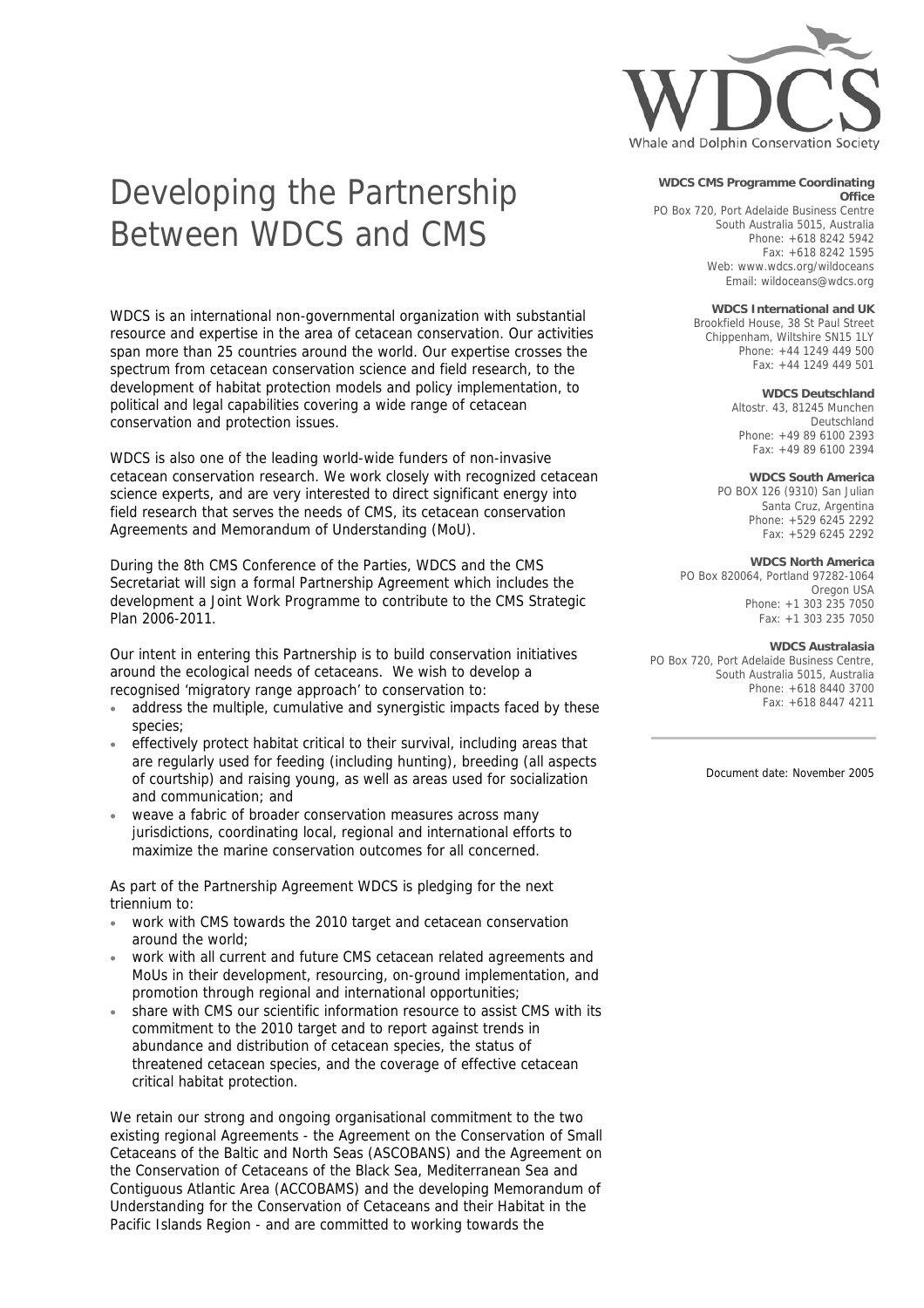development of agreements in South East Asia, the Bay of Bengal and in Central West Africa and to develop protection opportunities in South America and the Caribbean.

### WDCS Working Group in Support of CMS Cetacean Research Priorities

In the next triennium, as a contribution to the Joint Work Programme under the Partnership Agreement, WDCS will expand our programme of work to harmonize with the CMS Strategic Plan 2006-2011, in order to maximise the effectiveness of WDCS, CMS and its Agreements and MoUs.

To support this Joint Work Programme, WDCS proposes to convene an ongoing WDCS Working Group in Support of CMS Cetacean Research Priorities (WGCP) to prioritise projects that would be accepted as a contribution to the CMS Strategic Plan 2006-2011. The key objectives of the WGCP will be to:

- 1. develop key science work to be undertaken in each triennium, in support of the cetacean related priorities within the CMS Strategic Plan 2006-2011;
- 2. agree on WGCP contributions to the Joint Work Programme; and
- 3. increase the flow of information into formal CMS processes through the CMS Appointed Scientific Councillor for Aquatic Mammals and Large Fishes.

Where WDCS is the sole financial contributor, WDCS will retain funding control of all projects conducted under the WGCP, but commit to share fully with CMS the outcomes of these research projects. Where projects are jointly funded, control will be decided through the Joint Work Programme.

The WGCP will involve the CMS Appointed Scientific Councillor for Aquatic Mammals and Large Fishes and the CMS Secretariat Scientific and Technical Support Officer, as well as key WDCS individuals and invited participants, and will ensure appropriate consultation with the CMS Scientific Council.

The WGCP will convene in close association with each CMS Scientific Council meeting and will provide appropriately timed WGCP reports for the CMS Scientific Council, Standing Committee and Conference of the Parities.

# WDCS Proposed Interim Work Programme in Support of the CMS Strategic Plan 2006-2011

Until such time as the WGCP formally contributes to the agreed Joint Work Programme, WDCS will maintain our planned work programme.

The following 7 proposals, that will be considered by the WGCP, are presented for information and possible consideration by the CMS Scientific Council:

- 1. Appendix I, Concerted Action Species
	- a. Blue whale, Balaenoptera musculus, Ecology and Conservation in Coastal Productive Areas off Chile (Project ID WDCS 1)
	- b. Southern right whale, *Eubalaena australis*, survey off the Atlantic Uruguayan coast (Project ID WDCS 2)
	- c. Abundance and distribution of cetaceans, including Atlantic spotted, *Stenella frontalis*, and bottlenose, Tursiops truncates, dolphins and Bryde 's whale, Balaenoptera edeni, in the central coast of Venezuela: Implications for conservation and management (Project ID WDCS 9)
- 2. Appendix II, Cooperative Action Species
	- a. Preliminary Survey and Conservation of Irrawaddy Dolphin Orcaella brevirostris & Indo-Pacific Hump-backed Dolphin Sousa chinensis in Sembilang National Park, South Sumatra Province, Indonesia. (Project ID WDCS 4)
	- b. Abundance estimation and movement patterns of Indo-Pacific bottlenose dolphins, Tursiops aduncus, using photo-identification in the Swatch-of-No-Ground of Bangladesh (Project ID WDCS 6)
	- c. Assessment of current status and conservation of Irrawaddy dolphins, Orcaella brevirostris, in Chilika Lagoon, Orissa (Project ID WDCS 7)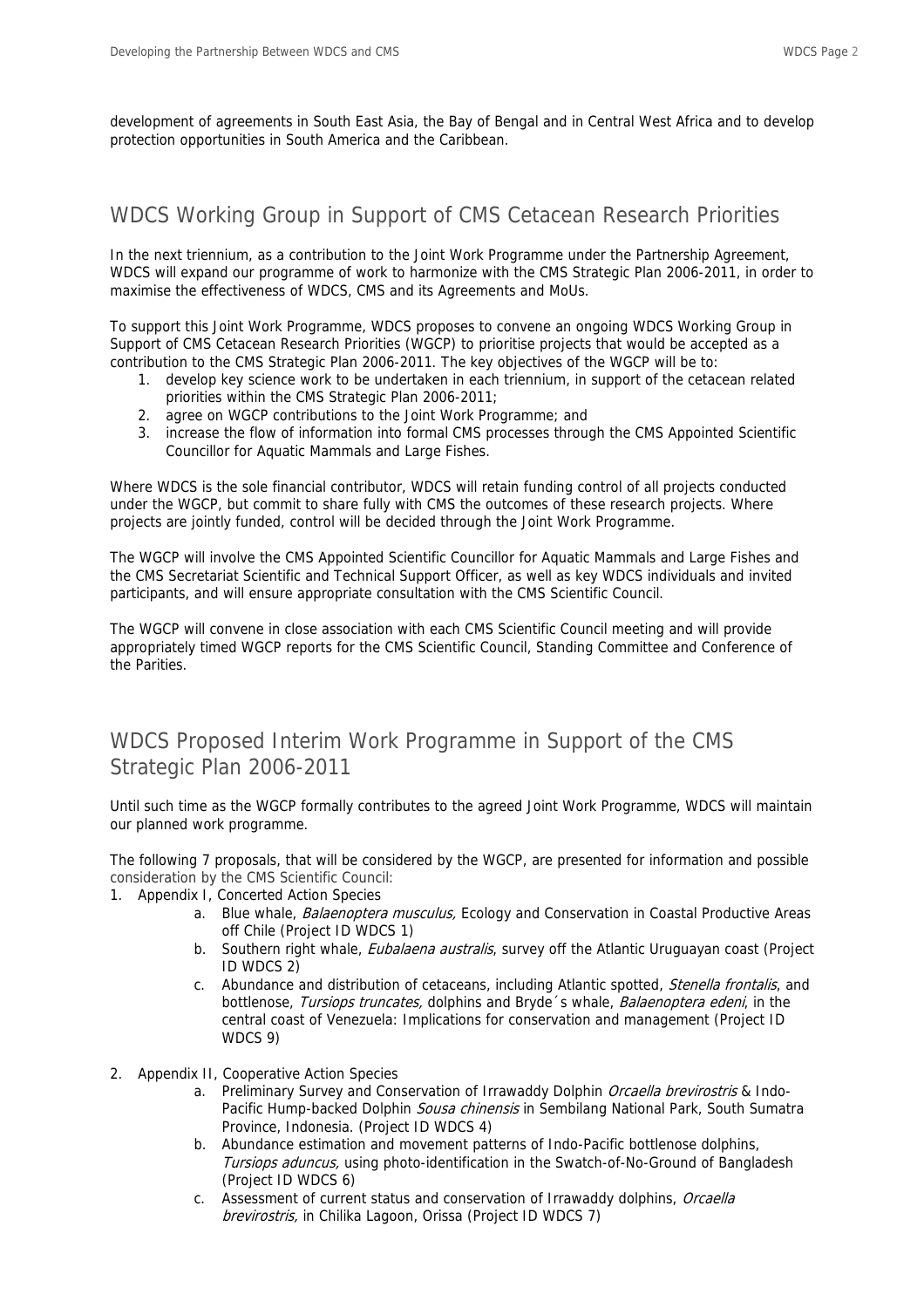- d. Establish a protected area for Irrawaddy dolphins, Orcaella brevirostris, and a humandolphin cooperative fishery in the Ayeyarwady River of Myanmar (Project ID WDCS 8)
- 3. Projects in support of CMS Resolution 7.2, and the development of Agreements or Memorandum of Understanding
	- a. Abundance estimation and movement patterns of Indo-Pacific bottlenose dolphins, Tursiops aduncus, using photo-identification in the Swatch-of-No-Ground of Bangladesh (Project ID WDCS 6)
	- b. Assessment of current status and conservation of Irrawaddy dolphins, Orcaella brevirostris, in Chilika Lagoon, Orissa (Project ID WDCS 7)
	- c. Establish a protected area for Irrawaddy dolphins, Orcaella brevirostris, and a humandolphin cooperative fishery in the Ayeyarwady River of Myanmar (Project ID WDCS 8)
- 4. Projects in support of CMS Recommendation 7.4, and regional coordination for marine mammal conservation in South East Asia
	- a. Preliminary Survey and Conservation of Irrawaddy Dolphin Orcaella brevirostris & Indo-Pacific Hump-backed Dolphin *Sousa chinensis* in Sembilang National Park, South Sumatra Province, Indonesia. (Project ID WDCS 4)

These project proposals are articulated in more detail in annex 1.

## 13<sup>th</sup> Scientific Council Consideration

The submission of this document to the 13<sup>th</sup> meeting of the CMS Scientific Council seeks the Council's: 1. Acknowledgment of the Partnership Agreement between WDCS and CMS, and WDCS's commitment to:

- a. work with CMS towards the 2010 target and cetacean conservation around the world;
	- b. work with all current and future CMS cetacean related agreements and MoUs in their development, resourcing, on-ground implementation, and promotion through regional and international opportunities;
	- c. share with CMS our scientific information resource to assist CMS with its commitment to the 2010 target and to report against trends in abundance and distribution of cetacean species, the status of threatened cetacean species, and the coverage of effective cetacean critical habitat protection.
- 2. Endorsement of the proposal to convene an ongoing WDCS Working Group in Support of CMS Cetacean Research Priorities (WGCP) to develop and agree on WGCP contributions to the Joint Work Programme that will support of the cetacean related priorities within the CMS Strategic Plan 2006-2011; and
- 3. Agreement to review the progress of the WDCS/CMS collaboration at its 2006 and 2007 meetings.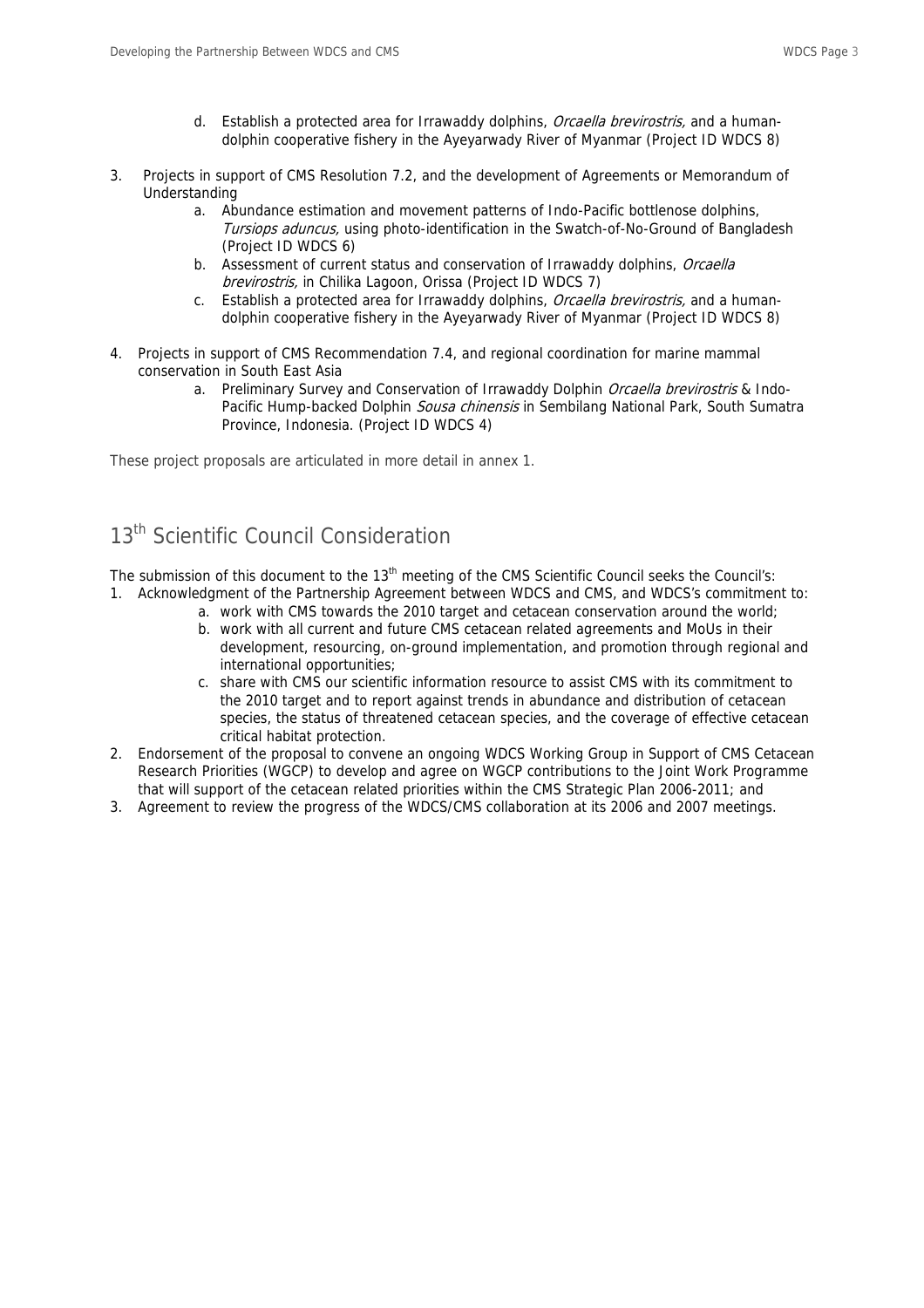### Annex 1: WDCS Project Proposal Summaries

| Blue whale, Balaenoptera musculus, Ecology and<br><b>Conservation in Coastal Productive Areas off Chile</b>                                                                                                                                                                                                                                                                                                                                                                                                                                                                                                                                                                                                                                                                                                                                                                                          |                                                                                                                                                                                                                   | Justification:<br>App I Concerted          | Project ID:<br>WDCS 1                                     |  |
|------------------------------------------------------------------------------------------------------------------------------------------------------------------------------------------------------------------------------------------------------------------------------------------------------------------------------------------------------------------------------------------------------------------------------------------------------------------------------------------------------------------------------------------------------------------------------------------------------------------------------------------------------------------------------------------------------------------------------------------------------------------------------------------------------------------------------------------------------------------------------------------------------|-------------------------------------------------------------------------------------------------------------------------------------------------------------------------------------------------------------------|--------------------------------------------|-----------------------------------------------------------|--|
| <b>Action Species</b><br>This study aimed to determine and characterize habitat essential to the survival and recovery of blue<br>whales, Balaenoptera musculus, and the extent to which physical and biological processes determine<br>distribution, movements and behaviour. It also aimed to identify current and potential threats to blue<br>whales and their habitat and to help to raise public awareness on the most relevant issues. The importance<br>of this region as a feeding and nursing ground to this endangered species is exceptional since it can be<br>regarded as the most important blue whale aggregation area (in terms of density) identified up to date in<br>the Eastern South Pacific and arguably, throughout the Southern Hemisphere. Auspiciously, the Chilean<br>National Environmental Agency (CONAMA) has endorsed a proposal towards creating a Marine Protected |                                                                                                                                                                                                                   |                                            |                                                           |  |
| Area in the Western Chiloé Island, Corcovado Gulf and Guamblin Island.<br>Location: - Chile                                                                                                                                                                                                                                                                                                                                                                                                                                                                                                                                                                                                                                                                                                                                                                                                          |                                                                                                                                                                                                                   |                                            |                                                           |  |
| Possible collaborating organizations/                                                                                                                                                                                                                                                                                                                                                                                                                                                                                                                                                                                                                                                                                                                                                                                                                                                                | WDCS/WWF-US                                                                                                                                                                                                       |                                            |                                                           |  |
| sponsors                                                                                                                                                                                                                                                                                                                                                                                                                                                                                                                                                                                                                                                                                                                                                                                                                                                                                             |                                                                                                                                                                                                                   | Fieldwork conducted by Centro Ballena Azul |                                                           |  |
| <b>Project duration</b>                                                                                                                                                                                                                                                                                                                                                                                                                                                                                                                                                                                                                                                                                                                                                                                                                                                                              | 3 years                                                                                                                                                                                                           |                                            |                                                           |  |
| <b>Indicative budget</b>                                                                                                                                                                                                                                                                                                                                                                                                                                                                                                                                                                                                                                                                                                                                                                                                                                                                             | vessel maintenance etc.)                                                                                                                                                                                          |                                            | US\$60,000 (US\$20,000 per annum for fieldwork - includes |  |
| <b>CMS Seed activity (funding needs are</b>                                                                                                                                                                                                                                                                                                                                                                                                                                                                                                                                                                                                                                                                                                                                                                                                                                                          |                                                                                                                                                                                                                   |                                            |                                                           |  |
| indicated, where applicable)                                                                                                                                                                                                                                                                                                                                                                                                                                                                                                                                                                                                                                                                                                                                                                                                                                                                         |                                                                                                                                                                                                                   |                                            |                                                           |  |
|                                                                                                                                                                                                                                                                                                                                                                                                                                                                                                                                                                                                                                                                                                                                                                                                                                                                                                      |                                                                                                                                                                                                                   |                                            |                                                           |  |
| Southern right whale, Eubalaena australis, survey                                                                                                                                                                                                                                                                                                                                                                                                                                                                                                                                                                                                                                                                                                                                                                                                                                                    |                                                                                                                                                                                                                   | Justification:                             | Project ID:                                               |  |
| off the Atlantic Uruguayan coast                                                                                                                                                                                                                                                                                                                                                                                                                                                                                                                                                                                                                                                                                                                                                                                                                                                                     |                                                                                                                                                                                                                   | App I Concerted                            | WDCS <sub>2</sub>                                         |  |
| <b>Action Species</b><br>The southern right whale, <i>Eubalaena australis</i> , is found as its name suggests, exclusively in the southern                                                                                                                                                                                                                                                                                                                                                                                                                                                                                                                                                                                                                                                                                                                                                           |                                                                                                                                                                                                                   |                                            |                                                           |  |
| hemisphere. Its populations were driven to the edge of extinction due to whaling activity and it is currently                                                                                                                                                                                                                                                                                                                                                                                                                                                                                                                                                                                                                                                                                                                                                                                        |                                                                                                                                                                                                                   |                                            |                                                           |  |
| categorised by the World Conservation Union (IUCN 2002) as a conservation-dependant species. As a                                                                                                                                                                                                                                                                                                                                                                                                                                                                                                                                                                                                                                                                                                                                                                                                    |                                                                                                                                                                                                                   |                                            |                                                           |  |
| migratory animal, during the austral summer the southern right whale is found in high latitudes in its                                                                                                                                                                                                                                                                                                                                                                                                                                                                                                                                                                                                                                                                                                                                                                                               |                                                                                                                                                                                                                   |                                            |                                                           |  |
| subantarctic feeding areas (60 $^{\circ}$ S), then at the beginning of the austral winter, it migrates to middle (40 $^{\circ}$ S)                                                                                                                                                                                                                                                                                                                                                                                                                                                                                                                                                                                                                                                                                                                                                                   |                                                                                                                                                                                                                   |                                            |                                                           |  |
| and lower (20 $\degree$ S) latitudes looking for temperate and calm waters for mating and calving. Uruguay (35 $\degree$ S)                                                                                                                                                                                                                                                                                                                                                                                                                                                                                                                                                                                                                                                                                                                                                                          |                                                                                                                                                                                                                   |                                            |                                                           |  |
| is situated between two important reproductive sites of the species in the South Atlantic: the coasts of                                                                                                                                                                                                                                                                                                                                                                                                                                                                                                                                                                                                                                                                                                                                                                                             |                                                                                                                                                                                                                   |                                            |                                                           |  |
|                                                                                                                                                                                                                                                                                                                                                                                                                                                                                                                                                                                                                                                                                                                                                                                                                                                                                                      | Santa Catarina State, Brazil (27° S) and Peninsula Valdés, Argentina (42° S). However, the status of<br>southern right whales along the Uruguayan coast is relatively unknown and this project aims to obtain the |                                            |                                                           |  |
|                                                                                                                                                                                                                                                                                                                                                                                                                                                                                                                                                                                                                                                                                                                                                                                                                                                                                                      |                                                                                                                                                                                                                   |                                            |                                                           |  |
| first systematic right whale data in Uruguay.<br>The field team intends to work with researchers from Argentina and Brazil in order to improve and                                                                                                                                                                                                                                                                                                                                                                                                                                                                                                                                                                                                                                                                                                                                                   |                                                                                                                                                                                                                   |                                            |                                                           |  |
|                                                                                                                                                                                                                                                                                                                                                                                                                                                                                                                                                                                                                                                                                                                                                                                                                                                                                                      |                                                                                                                                                                                                                   |                                            |                                                           |  |
| standardise research methods such as photo-identification, behavioural methods, and abundance<br>estimation. They then seek to integrate this information with that collected in other marine environmental                                                                                                                                                                                                                                                                                                                                                                                                                                                                                                                                                                                                                                                                                          |                                                                                                                                                                                                                   |                                            |                                                           |  |
| projects, so as to contribute to the knowledge of the species in the area and the establishment of protected                                                                                                                                                                                                                                                                                                                                                                                                                                                                                                                                                                                                                                                                                                                                                                                         |                                                                                                                                                                                                                   |                                            |                                                           |  |
| areas in the south-western Atlantic Ocean. This information will provide the building blocks for developing                                                                                                                                                                                                                                                                                                                                                                                                                                                                                                                                                                                                                                                                                                                                                                                          |                                                                                                                                                                                                                   |                                            |                                                           |  |
| future studies in the area, such as DNA research for identifying stocks, migratory route research, standard                                                                                                                                                                                                                                                                                                                                                                                                                                                                                                                                                                                                                                                                                                                                                                                          |                                                                                                                                                                                                                   |                                            |                                                           |  |
| behavioural sampling methods, and pigmentation patterns. Additionally, these studies should help to<br>highlight possible recovery/recolonisation in areas where the whale populations were previously depleted                                                                                                                                                                                                                                                                                                                                                                                                                                                                                                                                                                                                                                                                                      |                                                                                                                                                                                                                   |                                            |                                                           |  |
| due to the whaling industry.                                                                                                                                                                                                                                                                                                                                                                                                                                                                                                                                                                                                                                                                                                                                                                                                                                                                         |                                                                                                                                                                                                                   |                                            |                                                           |  |
| Location: - Uruguay                                                                                                                                                                                                                                                                                                                                                                                                                                                                                                                                                                                                                                                                                                                                                                                                                                                                                  |                                                                                                                                                                                                                   |                                            |                                                           |  |
| Possible collaborating organizations/<br><b>WDCS</b>                                                                                                                                                                                                                                                                                                                                                                                                                                                                                                                                                                                                                                                                                                                                                                                                                                                 |                                                                                                                                                                                                                   |                                            |                                                           |  |
| sponsors<br>Fieldwork conducted by Cetaceos Uruguay                                                                                                                                                                                                                                                                                                                                                                                                                                                                                                                                                                                                                                                                                                                                                                                                                                                  |                                                                                                                                                                                                                   |                                            |                                                           |  |
| <b>Project duration</b>                                                                                                                                                                                                                                                                                                                                                                                                                                                                                                                                                                                                                                                                                                                                                                                                                                                                              | 3 years                                                                                                                                                                                                           |                                            |                                                           |  |
| <b>Indicative budget</b>                                                                                                                                                                                                                                                                                                                                                                                                                                                                                                                                                                                                                                                                                                                                                                                                                                                                             | US\$30,000 (US\$10,000 per annum for fieldwork – includes<br>aerial surveys)                                                                                                                                      |                                            |                                                           |  |
| <b>CMS Seed activity (funding needs are</b>                                                                                                                                                                                                                                                                                                                                                                                                                                                                                                                                                                                                                                                                                                                                                                                                                                                          |                                                                                                                                                                                                                   |                                            |                                                           |  |
| indicated, where applicable)                                                                                                                                                                                                                                                                                                                                                                                                                                                                                                                                                                                                                                                                                                                                                                                                                                                                         |                                                                                                                                                                                                                   |                                            |                                                           |  |
|                                                                                                                                                                                                                                                                                                                                                                                                                                                                                                                                                                                                                                                                                                                                                                                                                                                                                                      |                                                                                                                                                                                                                   | Justification:                             | Project ID:                                               |  |
| Preliminary Survey and Conservation of Irrawaddy<br>Dolphin Orcaella brevirostris & Indo-Pacific Hump-                                                                                                                                                                                                                                                                                                                                                                                                                                                                                                                                                                                                                                                                                                                                                                                               |                                                                                                                                                                                                                   | Recommendation 7.4                         | WDCS 4                                                    |  |

**backed Dolphin Sousa chinensis in Sembilang National Park, South Sumatra Province, Indonesia.** 

| Justification:        | Project ID: |
|-----------------------|-------------|
| Recommendation 7.4    | WDCS 4      |
| App II Cooperative    |             |
| <b>Action Species</b> |             |

Sembilang National park has a total area of 205.750ha and is the largest mangrove forest in the Indo-Malayan region, providing critical habitat for many threatened species of wildlife including the Irrawaddy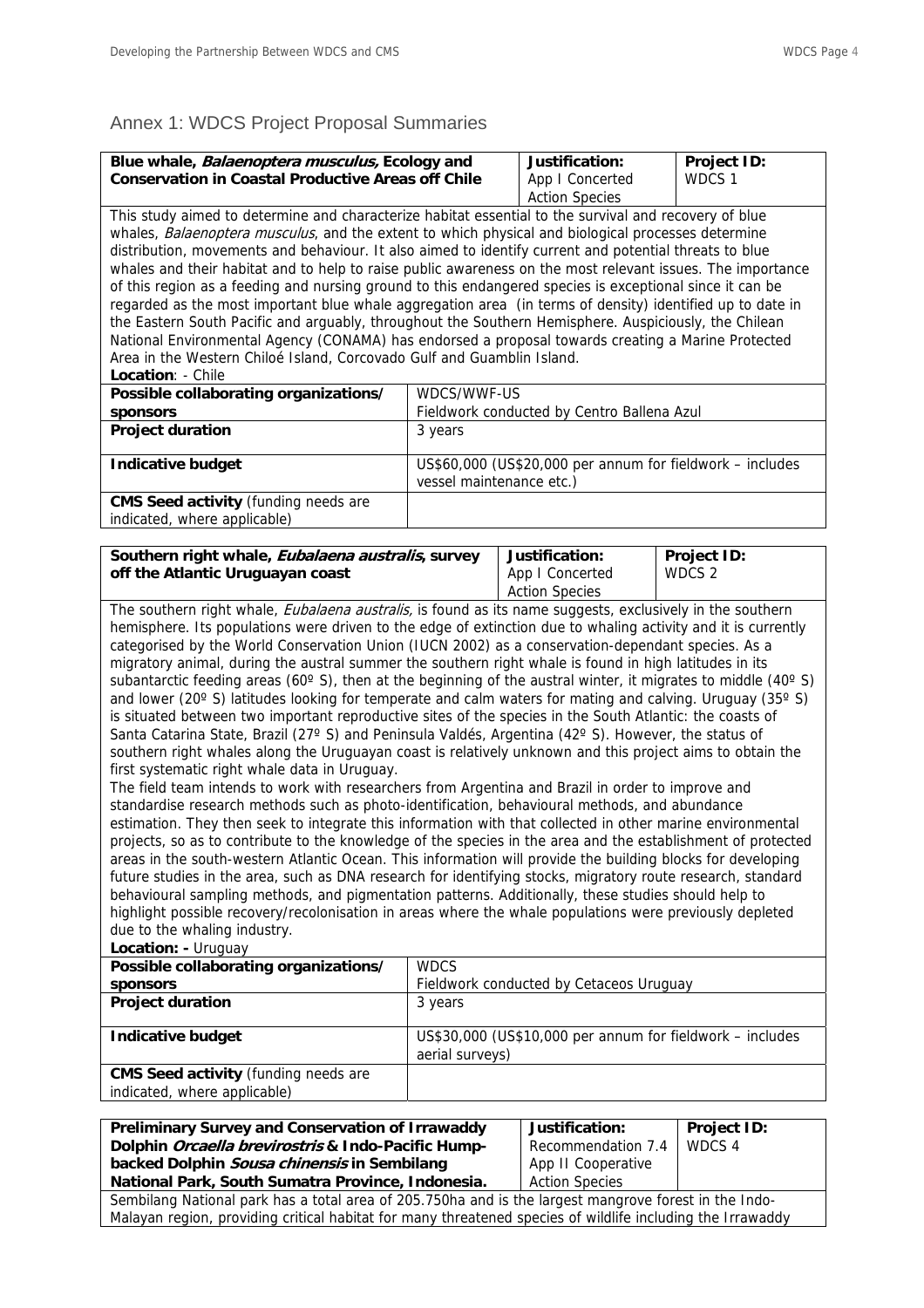Dolphin Orcaella brevirostris and the Indo-Pacific hump-backed dolphin Sousa chinensis, however despite several recorded sightings of individuals of both species, Sumatra is not included in the "official" distribution of either species.

The main objectives of this project are to assess populations of both dolphin species in the coastal waters of the national park and to provide base-line information on cetacean diversity in the area. This study will be the first of its type in Sumatra, and the information gathered will be used to work towards formal protection of the various dolphin populations and their preferred habitat. This pilot study will also be used as a means of engaging in collaborative research with Irrawaddy and Indo-pacific humpback dolphin researchers elsewhere in the world and will contribute important data to the global knowledge of both species. This preliminary survey of the coastal waters of Sembilang National park will consist of two components and include (1) boat-based surveys to assess base-line species abundance estimates, (2) information on current and historical distribution gathered from; interviews with animal traders and hunters, forestry and nature conservation departmental records (Provincial and District), forestry staff and local communities. **Location: -** Sembilang National Park, South Sumatra Province, Indonesia

| <b>WDCS</b><br>Possible collaborating organizations/<br><b>sponsors</b><br><b>Project duration</b><br>3 years<br>Indicative budget<br>US\$60,000 |
|--------------------------------------------------------------------------------------------------------------------------------------------------|
|                                                                                                                                                  |
|                                                                                                                                                  |
|                                                                                                                                                  |
|                                                                                                                                                  |
|                                                                                                                                                  |
|                                                                                                                                                  |
| <b>CMS Seed activity (funding needs are</b>                                                                                                      |
| indicated, where applicable)                                                                                                                     |

| Abundance estimation and movement patterns of      | Justification:        | <b>Project ID:</b> |
|----------------------------------------------------|-----------------------|--------------------|
| Indo-Pacific bottlenose dolphins, Tursiops         | CMS Resolutions 7.2   | WDCS 6             |
| aduncus, using photo-identification in the Swatch- | App II Cooperative    |                    |
| of-No-Ground of Bangladesh                         | <b>Action Species</b> |                    |

The Swatch of No Ground is a trough-shaped marine valley or undersea canyon that crosses the continental shelf diagonally and is situated on the south of the Ganges-Brahmaputra delta. It is located approximately 35 km from the Sundarban of Bangladesh and has a maximum depth of 1200m, with depths at its edge ranging between 60-800 m. A probable resident population of at least 100 Indo-Pacific bottlenose dolphins Tursiops aduncus was recently discovered along the edge of the Swatch-of-No-Ground, sharing habitat with at least two species of baleen whales (Bryde's, Balaenoptera edeni, and fin B. physalus) and at least two other delphinids (spinner, *Stenella longirostris*, and Pantropical spotted, S. attenuata).

The objectives of this project are to estimate the population size and investigate movement and residency patterns of the bottlenose dolphin population using photo identification techniques and to document the occurrence of other species in the Swatch. This study will be the first of its type in Bangladesh, and will be used to highlight the rich cetacean diversity in Bangladesh waters and to work towards formal protection of the bottlenose dolphin population and their preferred habitat.

Cetacean by-catch by coastal fisheries information will also be collected through opportunistic in situ interview sessions with fishing boats encountered. As deep sea fishing is a comparatively new technique for the Bangladesh fisheries industry, basic data is almost non existent. As there is no commercial value of dolphin, by-catch carcasses are not brought to the fish landing sites therefore this study will mainly aim at interviewing fishermen at work.

**Location: -** Swatch-of-No Ground, Bangladesh

| <b>WDCS</b>                                        |  |  |
|----------------------------------------------------|--|--|
|                                                    |  |  |
| 3 years                                            |  |  |
|                                                    |  |  |
| US\$30,000 (US\$10,000 per annum - includes vessel |  |  |
| maintenance)                                       |  |  |
|                                                    |  |  |
|                                                    |  |  |
|                                                    |  |  |

| Assessment of current status and conservation of              | Justification:        | <b>Project ID:</b> |
|---------------------------------------------------------------|-----------------------|--------------------|
| Irrawaddy dolphins, <i>Orcaella brevirostris</i> , in Chilika | CMS Resolution 7.2    | WDCS 7             |
| Lagoon, Orissa                                                | App II Cooperative    |                    |
|                                                               | <b>Action Species</b> |                    |

Irrawaddy dolphins in Chilika are found in four ecological regions of this lagoon and are currently thought to be an isolated population however, confirmation of this requires further research along the east coast of India. Population size is estimated to be 110-117 animals and the wide range of threats, including boat activity (fisheries and tourism) and habitat degradation are a serious concern to their continued presence in the area. Further research throughout the lagoon is essential in order to determine the current distribution,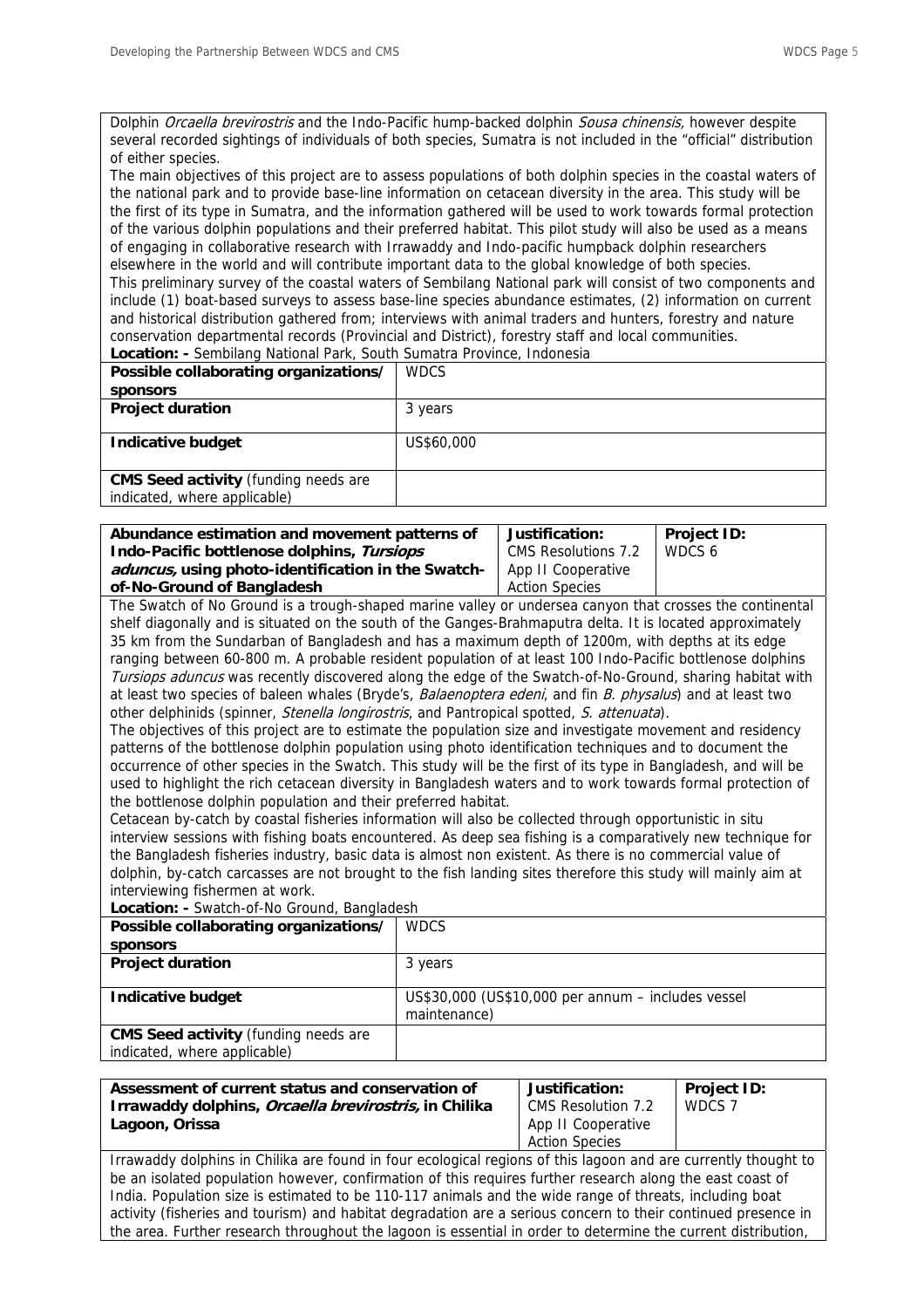| trends in abundance and movement patterns to identify hotspots for the dolphins. |                                   |  |
|----------------------------------------------------------------------------------|-----------------------------------|--|
| Location: - Chilika Lagoon, India                                                |                                   |  |
| Possible collaborating                                                           | <b>WDCS</b>                       |  |
| organizations/ sponsors                                                          |                                   |  |
| <b>Project duration</b>                                                          | 3 years                           |  |
|                                                                                  |                                   |  |
| <b>Indicative budget</b>                                                         | US\$60,000 (US\$20,000 per annum) |  |
|                                                                                  |                                   |  |
| <b>CMS Seed activity (funding needs</b>                                          |                                   |  |
| are indicated, where applicable)                                                 |                                   |  |
|                                                                                  |                                   |  |

### **Establish a protected area for Irawaddy dolphins, Orcaella brevirostris, and a human-dolphin cooperative fishery in the Ayeyarwady River of Myanmar**

**Justification:**  CMS Resolutions 7.2 App II Cooperative Action Species **Project ID:** WDCS 8

The aim of this project is to provide technical and logistical support to the Myanmar Department of Fisheries for establishing a protected area for Irrawaddy dolphins *Orcaella brevirostris* and a human-dolphin cast-net fishery in an approximately 70-km segment of the Ayeyarwady River between Mingun (located just upstream of Mandalay) and Kyaukmyaung. During a status assessment in December 2004, 23 individuals from this "Critically Endangered" population, which numbers only about 72 individuals, were observed occupying this segment. It is also the only area where a cooperative fishery between the dolphins and castnet fishermen is reported to occur. The main threats to these dolphins include: - electric fishing; entanglement in gill-nets; gold-mining operations; pollution; habitat degradation. In many areas of the world dolphins are viewed as competitors to humans. From a conservation perspective, this project has a great advantage because the dolphins are generally revered by local people and they provide direct economic benefits to cast-net fishermen via their role in the human-dolphin cooperative fishery. We intend to capitalize on the already positive attitude of fishermen by promoting the cooperative fishery and, if deemed desirable after learning more about the dolphins and consulting extensively with the fishermen, providing opportunities for income generation from tourism activities that involve dolphin and fishery watching. The idea would be to establish a certification process whereby qualifying fishermen would be able make extra money by taking small groups of tourists out in their boats to observe the cast-net fishing technique and the dolphins. This money would be an enormous help to these generally impoverished fishermen and may also be an option to partially compensate local fisheries departments and townships for lost revenue from permits no longer sold for gill netting concessions as these are eliminated on a stepwise basis.

**Location: -**Upper reaches of the Ayeyarwady River, Myanmar

| Possible collaborating                   | WDCS and WCS (Lead Researcher; Brian Smith)         |  |
|------------------------------------------|-----------------------------------------------------|--|
| organizations/ sponsors                  |                                                     |  |
| <b>Project duration</b>                  | 3 years                                             |  |
|                                          |                                                     |  |
| Indicative budget                        | US\$150,000 (includes staff time, office rent etc.) |  |
|                                          |                                                     |  |
| <b>CMS Seed activity (funding needs)</b> |                                                     |  |
| are indicated, where applicable)         |                                                     |  |
|                                          |                                                     |  |

| Abundance and distribution of cetaceans, including                                                                     | Justification:        | <b>Project ID:</b> |  |
|------------------------------------------------------------------------------------------------------------------------|-----------------------|--------------------|--|
| Atlantic spotted, Stenella frontalis, and bottlenose,                                                                  | App I Concerted       | WDCS 9             |  |
| Tursiops truncates, dolphins and Bryde 's whale,                                                                       | <b>Action Species</b> |                    |  |
| <i>Balaenoptera edeni</i> , in the central coast of Venezuela:                                                         |                       |                    |  |
| Implications for conservation and management                                                                           |                       |                    |  |
| During 1996-1998, researchers from the Venezuelan Ministry of Environment (MARN) started a pilot project               |                       |                    |  |
| on the cetaceans of the state of Aragua, in the central coast of Venezuela. They found the presence of                 |                       |                    |  |
| Atlantic spotted, <i>Stenella frontalis</i> , and bottlenose, <i>Tursiops truncates</i> , dolphins and Bryde 's whale, |                       |                    |  |
| Balaenoptera edeni. Dolphins are found to be present all year around and certain species of whale can be               |                       |                    |  |
| found approximately between October-February each year. The encounter rate with cetaceans on this coast                |                       |                    |  |

proximately between October-February each year. The encounter rate with cetaceans on this  $\epsilon$ is about 60-70%. Since 1998, no systematic research efforts have been made to evaluate the current status of cetacean populations in this area. In addition, almost all the research effort has been made on the western half of the coast of the State of Aragua. With an increase in tourism to the area, local and regional dolphin and whale-watch operators have started to show an interest in offering commercial trips, therefore a very high increase in the number of vessels and dolphin-human interactions is expected in the shortmedium term. In order for the activity to be considered sustainable, research and monitoring efforts must be re-started on a systematic basis. According to the "National Strategy on Biological Diversity and its Action Plan" (MARN 2001) one of the top priorities is scientific research and monitoring. Accordingly, the